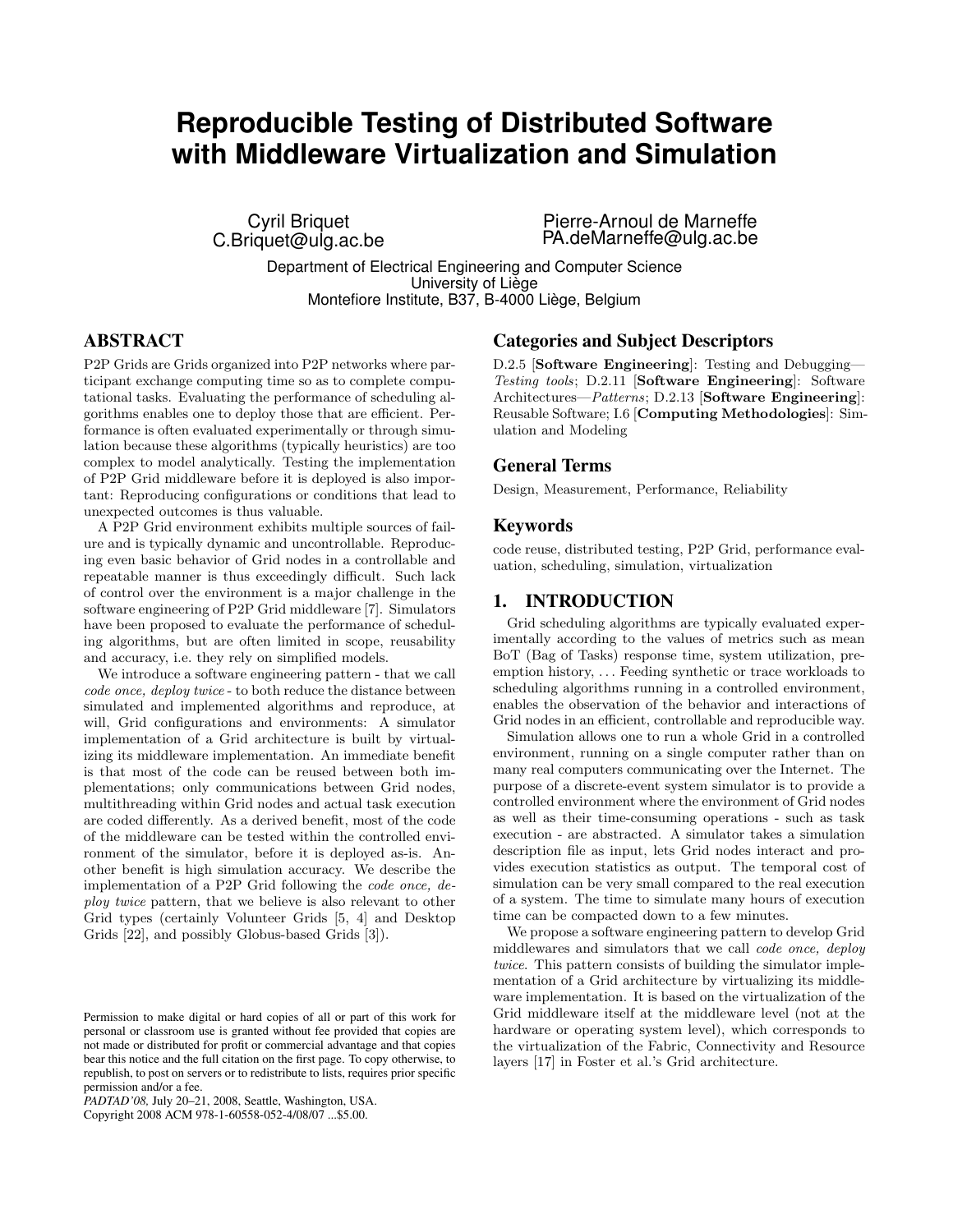A discrete-event simulator is embedded directly into the Grid middleware. This contrasts with the typical approach that consists of including components (as-is or more often simplified) to simulate into the simulator. Both the middleware and the simulator use essentially the same code, including the scheduling code. Only some operations (interactions between Grid nodes, multithreading within Grid nodes, and actual task execution) are abstracted in the simulator.

This massive code reuse results in high simulation accuracy as well as in several software engineering benefits: Unnecessary software engineering efforts are avoided; The middleware and the simulator can be shipped together and deployed from the same software package. An algorithm that is available in the simulator is also immediately available in the middleware. Testing Grid middleware is thus greatly facilitated.

The code once, deploy twice pattern has been used to implement a recent P2P Grid architecture, LBG [9]. We believe that the pattern and implementation are relevant to other Grid types (Globus-based, Volunteer or Desktop Grids) processing long-running computational tasks. Moreover, our approach is complementary with - and does not replace - other forms of testing such as enforcement of invariants, unit testing, automatic verification, static analysis [1, 18] or run-time monitoring [1] and testing of multi-threaded code [13].

The rest of this paper is structured as follows. Section 2 provides a solid background on P2P Grids and discrete-event simulation. Our implementation in Java J2SE 5.0 of a P2P Grid architecture [9] following the code once, deploy twice pattern is covered in Sections 3 and 4. Section 3 explains how to virtualize Grid nodes following the code once, deploy twice pattern. Section 4 describes our proposed discreteevent P2P Grid simulator. Section 5 introduces a distributed testing process and shows how self-bootstrapping can be achieved. Section 6 presents experimental results. Section 7 discusses related work. Finally, Section 8 summarizes our contributions and discusses future work.

## 2. BACKGROUND

# 2.1 P2P Grids

# *2.1.1 Bartering*

A P2P Grid is composed of peers, resources and user agents (see Figure 1). Resources are worker computers that run tasks, and thus generate computing time. Because of the nature of P2P Grids, involved resources are running on socalled edge computers. They thus typically exhibit degraded performance and intermittent availability due to both task execution failure and preemption.

A peer manages a set of resources on behalf of user agents. Peers first use their own resources to compute tasks submitted by user agents. Peers can also barter computing time with one another at the task level. In a P2P Grid context, bartering [12, 9] is defined as distributed, non-monetary exchange of computing time. At peak time, a peer can thus consume computing time from other peers, and supply it back later, at times of low demand levels. A P2P Grid is fully decentralized. Each peer autonomously makes its own bartering and scheduling decisions, based on past interactions with other peers (which it must store).



Figure 1: P2P Grid example: 2 user agents, 4 peers, 8 resources.



Figure 2: Peer scheduling model and policy decision points. Each peer independently follows this model.

LBG<sup>1</sup> [9] (Lightweight Bartering Grid) is a recent P2P Grid architecture similar to OurGrid [12]. Running the LBG peer middleware or the LBG resource middleware enables to make a computer part of the Grid as, respectively, a peer or a resource. The task model in LBG is the Bag of Tasks (BoT), i.e. an application constituted by a set of independent computational tasks. There is an implicit support for coallocation in LBG. Peers try to compute their local tasks as fast as possible, requesting access to resources of other peers as needed until their local tasks are completed.

#### *2.1.2 Scheduling Model*

Figure 2 illustrates the peer scheduling model and policy decision points. The typical execution cycle in LBG is as follows. User agents submit BoTs to peers. Each peer schedules these local tasks first to its own resources. As long as a peer has queued local tasks and no available resource, it can ask other peers to supply computing time, i.e. run these tasks as external tasks on their resources.

When a peer accepts to supply computing time to compute an external task, it queues it in a second queue separate from local tasks. Each peer waits for some of its resources to be available before computing queued external tasks. Each peer may preempt the execution of external tasks (i.e. submitted by other peers) whenever it has local

 $1$ http://www.montefiore.ulg.ac.be/~briquet/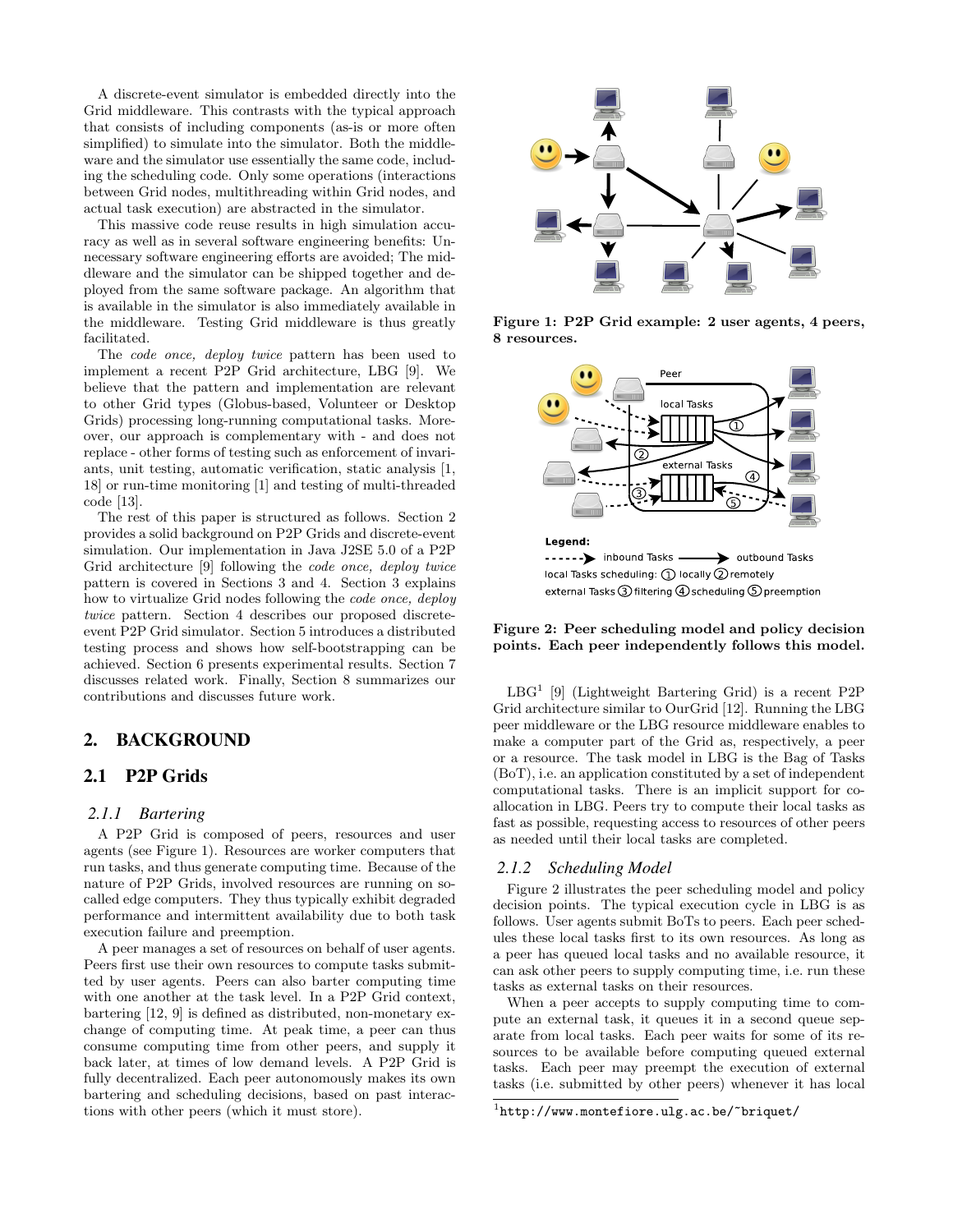tasks to compute. Each peer can filter requests for computations of external tasks so that its external tasks queue does not grow out of control. Each peer is equipped with a task control mechanism that preempts tasks that take too long to complete. Each peer makes its own scheduling decisions independently, so that the P2P Grid architecture is fully decentralized.

Task execution is dedicated at the resource level. At any time, at most one task can be run by a given resource. A highly scalable data transfer architecture  $[8]$  ensures the efficient transfer of input data files across the P2P Grid.

#### *2.1.3 Grid Nodes Messaging Model*

The Grid Node Messaging Protocol (GNMP) is a simple messaging protocol for message passing between Grid nodes. It is based on serialized Java objects transmitted over nonpersistent TCP connections. It follows the handle/service pattern (see Figure 3).



#### Figure 3: Handle/Service pattern.

Each Grid node is equipped with a service component that processes incoming GNMP messages. Grid nodes send messages through handles, which are Java objects encapsulating the necessary logic and data to communicate with the corresponding service. The handle/service pattern thus abstracts the underlying communication protocol.

#### *2.1.4 Application Programming Model*

The LBG middleware supports Java-programmed tasks. In practice, any J2SE 5.0 Java application can be easily prepared to be run on the Grid. One Java class is selected as an entry point by implementing a given interface. All Java classes must be packaged into a jar file. A Bag of Tasks (BoT) is composed of a properties file designating the jar file of each task, along with input parameters and data files.

Resources run tasks in a dedicated Java Virtual Machine (VM), separate from the middleware. A security policy enforces the sandboxing of task execution, i.e. restricts interactions of the VM with its environment.

#### 2.2 Virtualization Levels

Virtualization is the injection of an abstraction layer between an application and some resources used by that application. It provides a logical rather than physical view of data, computing power, storage capacity, and other resources . . . involving the simulation of combined, fragmented, or simplified resources [27]. The following classification of virtualization levels is inspired by Casanova et al.'s [11]; real executions on real platforms, without modification, are not considered because they are uncontrollable by their very nature.

#### *2.2.1 Virtual Machines and Emulators*

At a low level, the hardware environment of the system is completely or partially abstracted. Virtualization technologies operate at this level. Resources run unmodified in a virtual machine (VM) that is controlled by a virtual machine monitor (VMM), or hypervisor.

This is actually emulation and does not require any modification of the studied system. The drawback is that it can be very slow, as the system operates at nominal run-time speed. Simulating one hour of operation of a system takes about one hour, which is unacceptable for Grid operations that span many hours.

## *2.2.2 Discrete-Event System Simulators*

At a higher level, some operations of the system itself are simulated. The system is run, and controlled, by a discrete event system simulator. System simulation within a simulator can be fast, as most time-consuming operations can be abstracted. Communication between system components is very fast because they run together, using the same memory heap. Simulating one hour of operation of a system may be as fast as a few minutes or even seconds.

#### *2.2.3 Mathematical Simulation*

At the highest level, most operations of the system are abstracted with an analytical model. The system is controlled by a simple simulator. On one hand, system dynamicity is difficult to take into account, and complex systems are complex to model. On the other hand, it is very fast. . . when a model is available, which is typically not the case for Grids.

## 2.3 Discrete-Event System Simulation

#### *2.3.1 Basic Simulation Concepts*

Discrete-event system simulation [6] is the modelling of a system over time through its state and a sequence of events. A system is a set of entities interacting with one another, e.g. Grid nodes. The system state is a set of variables, e.g. internal state of Grid nodes. A simulator event represents an asynchronous change in system state and is associated with a timestamp. Statistics on the state of the simulated system are collected and constitute the output of the simulator.

There exists three classical formalisms [19]. Activity Scanning "is a form of rule based programming, in which a rule is specified upon the satisfaction of which a predefined set of operations is executed." [19] With a Process Interaction formalism, "each process in a simulation model specification describes its own action sequence." [19] With the Event Scheduling formalism, events are defined "at which discontinuous state transitions occur" and "can cause, via scheduling, other events to occur." [19]

#### *2.3.2 Event Scheduling*

Event Scheduling is the most appropriate for the software engineering of P2P Grids. The simulation problem can be expressed in a natural way and simulators based on this formalism are usually faster, although harder to implement.

The event list is the data structure that maintains future events ordered by increasing timestamp. Operations of a discrete-event system simulator based on Event Scheduling (in the following: simulator, for short) are organized around the management of an event list, typically with the Event Scheduling/Time Advance algorithm [6]:

1. The main loop of the simulator sequentially extracts events at the head of the event list;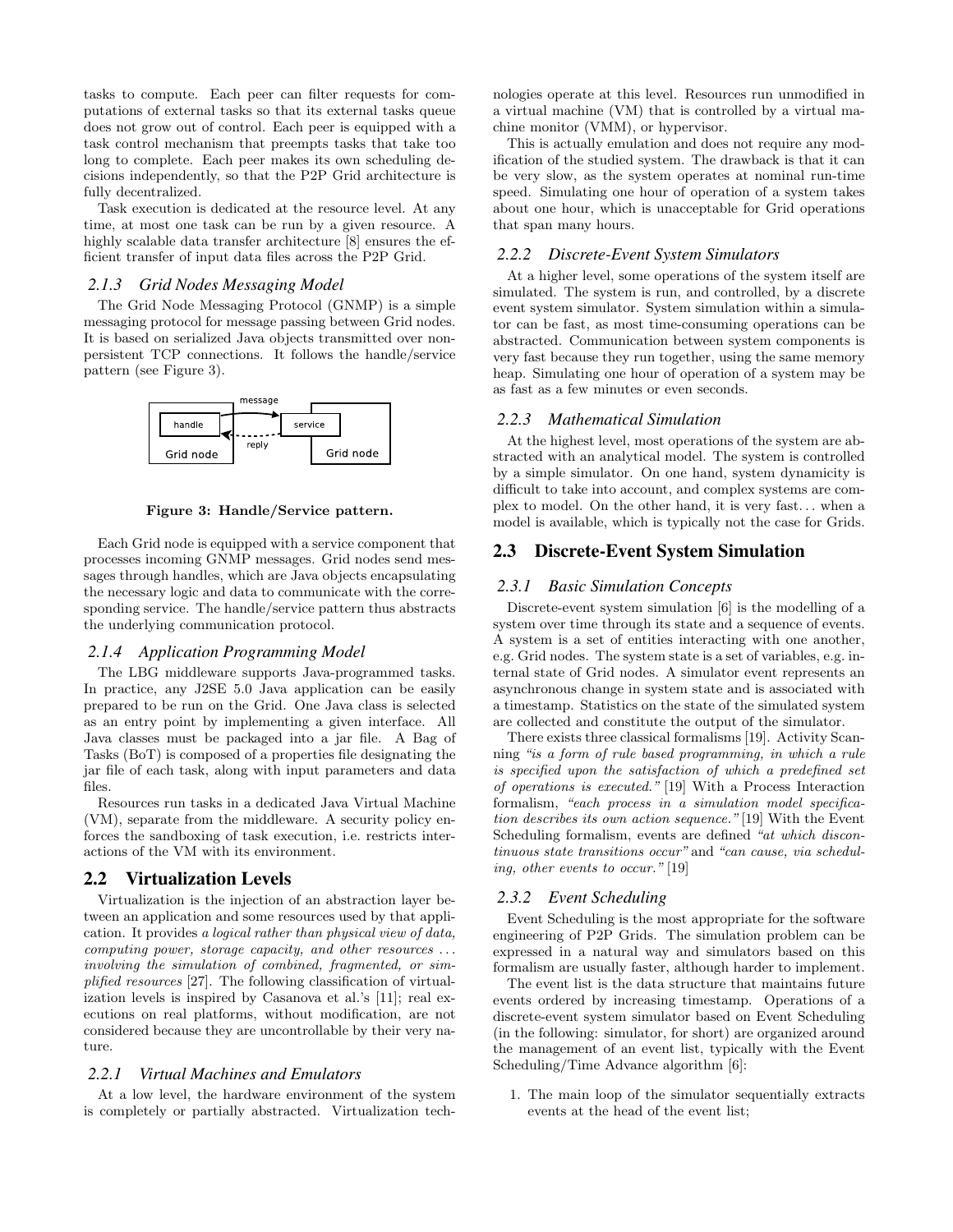

Figure 4: Discrete-event simulator of P2P Grid.

- 2. When an event is extracted from the event list, the simulator updates the global system time to the value of the timestamp of this event;
- 3. To process an extracted event, the event processor updates the system state and may insert new events into the event list, in the correct temporal order.

A simulation is started by initializing the system state and time, and also by inserting one or more initial events into the event list. The simulator then enters into its main loop to process events one by one. A simulation could run forever as long as it is fed new events. Criteria to stop simulation include [27]: the system time has exceeded a certain value; the number of events inserted into the system has exceeded a certain threshold; some (possibly indirect or composed) measure of system state has reached a certain value.

Figure 4 illustrates a simulator of P2P Grid. Its input is a file describing the computational power and topology of the Grid to be simulated, the configuration of the Grid nodes and the synthetic workloads to be submitted. Its output is a set of simulation statistics.

# 3. GRID NODES VIRTUALIZATION

Simulated Grid nodes are instantiated during the initialization of our proposed Grid simulator (see Figure 4). The code of these simulated Grid nodes is loaded (using the Java VM class loader) and shared among all instances, but each simulated Grid node has its own separate data structures (those of peers grow over time due to the storage of metadata about interactions with other peers, as explained in Section 2.1.1).

The code of the simulator implementation of Grid nodes is identical to the code of the middleware implementation. However, some parts of the code have two distinct implementations: One is activated in the simulator, the other one is activated in live Grid nodes. The dual-implemented Java classes are those involved in communications between Grid nodes, multithreading activities and task execution. The simulated Grid nodes have to be virtualized, i.e. isolated from their environment, so that they are not aware of running within the same thread of the same Java VM and of interacting with a fully controlled, virtualized environment.

The virtualization of the Grid nodes code from the middleware implementation is described in this section. The virtualization of communications between Grid nodes is first discussed, followed by the virtualization of Grid nodes themselves. The virtualization of multithreading activities is essentially done for peers, while the virtualization of actual task execution is essentially done for resources. Figure 5 illustrates the differences in execution paths in the case of a live Grid and of a simulated Grid.

## 3.1 Grid Nodes Messaging Virtualization

In the LBG architecture, GNMP messages pass through handles and services (see Section 2.1.3). In the middleware implementation, a handle performs a network call to send a message to the corresponding service. In the simulator implementation, the network call is replaced by a method call as all handles and services reside in the same Java VM; the transmission of simulated GNMP messages is considered to be infinitely fast (which is reasonable given the context of distributed systems with long-running tasks) and does not cause the system time to be updated.

The processing of GNMP messages by peers is identical in the simulator and in the middleware implementations of peers, but varies in the implementations of resources and user agents: Task execution and submission are virtualized in the simulator implementation.

## 3.2 Peer Virtualization

The middleware and simulator implementations differ only in how multithreading is implemented. In the middleware implementation, many threads (including the service, timer manager, scheduler, negotiator, data management threads) are started when the peer comes online. In the simulator implementation, a time-delayed communication channel for activation signals - the environment controller - is instantiated and no thread is started.

## *3.2.1 Multithreading Virtualization*

In the middleware implementation, many threads are running in every Grid node. Although the service manager (see Section 2.1.3) of every Grid node is simulated, service threads are not. Indeed, a service manager is a purely reactive device. The simulation of helper threads used for task execution and data transfers is straightforward as these operations are abstracted into a very simple model.

The challenge therefore consists of simulating the threads of the scheduler and timer manager of every simulated peer. Running all the scheduling and time management threads within the simulator would be possible but would degrade the simulator scalability. Indeed, the number of threads linearly depends on the number of simulated peers. The schedulers and timer managers should therefore not run within their own, dedicated threads. We propose that the simulator regularly activates every scheduler and timer manager to simulate the multithreading activities of the middleware implementation.

#### *3.2.2 Environment Controller*

To simulate the multithreading of the scheduler and timer manager threads, a device called environment controller is introduced. It is a time-delayed communication channel that stores - but does not immediately communicate to the schedulers and timer managers - the activation signals emitted in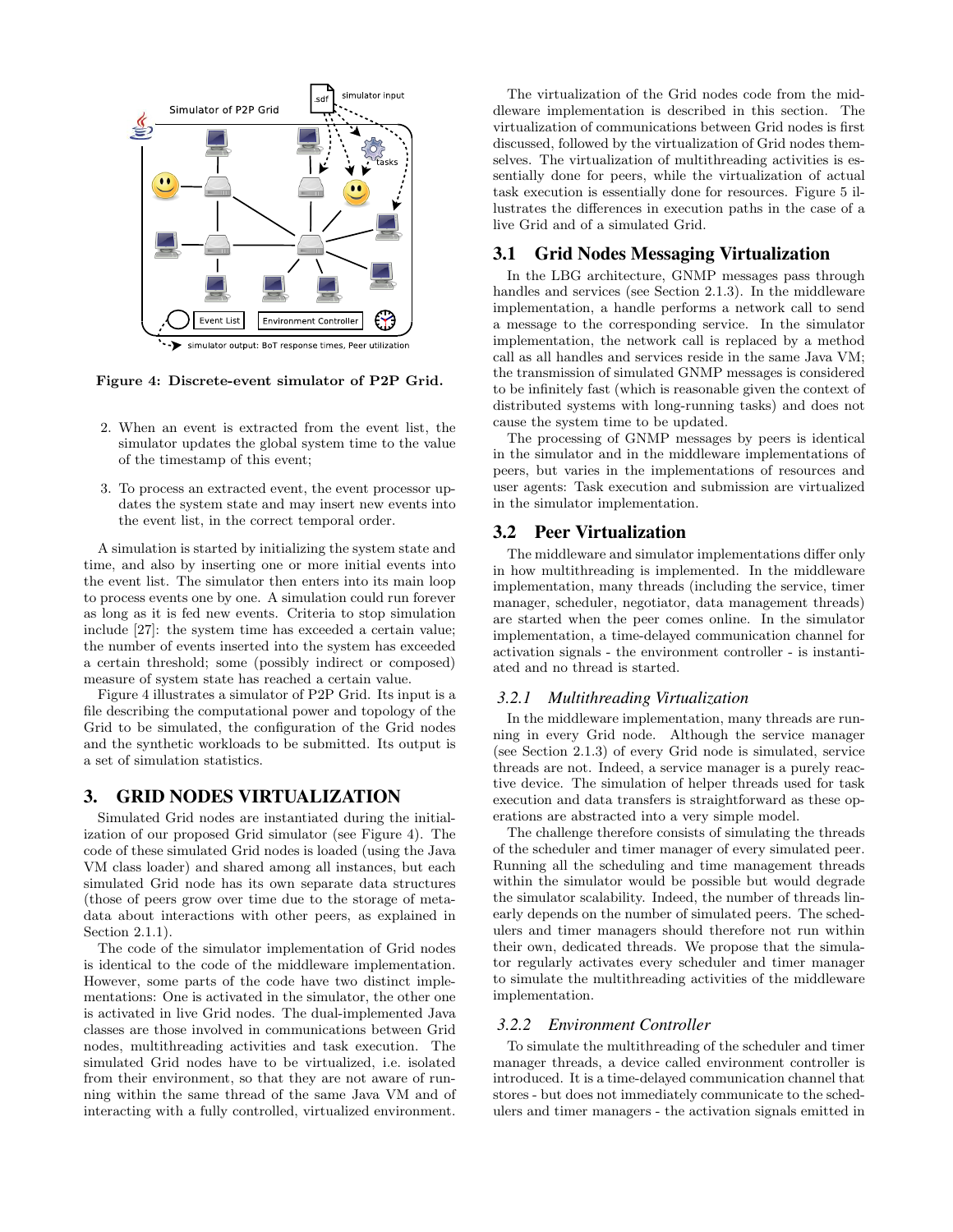

(a) Live Grid nodes (middleware implementation) (b) Virtualized Grid nodes (simulator implementation)

Figure 5: Peer-to-resource interaction illustrating the difference in execution paths between Grid nodes.

other parts of the peer code. The environment controller intercepts activation signals. It precludes the need for an inter-thread communication mechanism, as everything runs in one single thread (the simulator thread).

When a scheduling activation signal is emitted, it is sent to the appropriate scheduler controller. In the simulator implementation, this signal is not immediately forwarded to the scheduler; the state of the environment controller is updated instead. The actual forwarding of an activation signal to the relevant scheduler or timer manager is done when the simulator activates the environment controller (see Figure 6).

Multithreading is simulated after all simulator events at the current timestamp have been processed (with all reactive interactions between Grid nodes completed). At this point the environment controller is activated. In turn, it activates the scheduler and timer manager of every peer in arbitrary order. The environment controller reads - and resets - its state for every peer: When activation signals have been stored for a given peer, the corresponding scheduler is activated. The timer manager is systematically activated for each peer every simulated time unit.

The environment controller is activated after the processing of simulator events with the same timestamp. This is done to guarantee the completion of all interactions between Grid nodes that result from events with that timestamp. The environment controller could be activated after the processing of each simulator event, but it would probably bring limited benefits. The environment controller could also be activated during the processing of each simulator event. This would require simulator-level multithreading, with a number of threads proportional to the maximum number of simulated peers that could be involved in cascade interactions.

## 3.3 Resource Virtualization

The task management code is shared by the middleware and simulator implementation of a resource. Task execution and preemption are implemented differently. The limited multithreading within a resource is not simulated because it is not needed. Transfer and storage of input data files required by tasks are currently not simulated.

#### *3.3.1 Simulation of Task Execution*

In the middleware implementation, running a task consists of launching within a helper thread an execution module that asynchronously starts and controls a new Java VM to

run the task. This is done in order not to block the resource service thread.

In the simulator implementation, running a task essentially consists of deciding whether to simulate a failure of execution or do nothing for some time, i.e. simulate task completion. In the simulator, simulated user agents submit tasks with a fictive run-time (for a resource with a power of one unit), defined by the human user of the simulator. A computing power is associated to each simulated resource by the human user of the simulator. It is therefore straightforward to estimate the simulated run-time of a given task on a given resource. Finally, a simulated resource uploads a dummy output data file to its owner peer when it successfully completes a simulated task.

#### *3.3.2 Simulation of Task Execution Failure*

A simulated resource can be configured to fail a small number of randomly selected task executions. This is useful both to test the behavior of peers and the performance of scheduling algorithms. Task execution failures are rare events. They are modelled by a Poissonian process and an exponential distribution is used to determine actual failure probability.

#### *3.3.3 Simulation of Task Preemption*

In the middleware implementation, preempting a task consists of asking the execution module to destroy the Java VM where the Grid application is running.

In the simulator implementation, preempting a task is not as straightforward. The state of the simulated resource must be updated in case of simulated task execution failure, which may happen for several reasons: Resource failure, preemption or cancellation (= preemption without subsequent requeueing). Task execution time-out and reclaiming of computational power are the two major causes of preemption/cancellation.

# 4. SIMULATOR IMPLEMENTATION

The implementation of major simulator components (simulator clock, event list/processor, main simulator loop and simulation description language) are now described.

#### 4.1 Time Management

The middleware and the simulator implementations use the same interface to read the current time. In the middleware implementation, the time is provided by the Java VM and is updated by the computer clock. In the simulator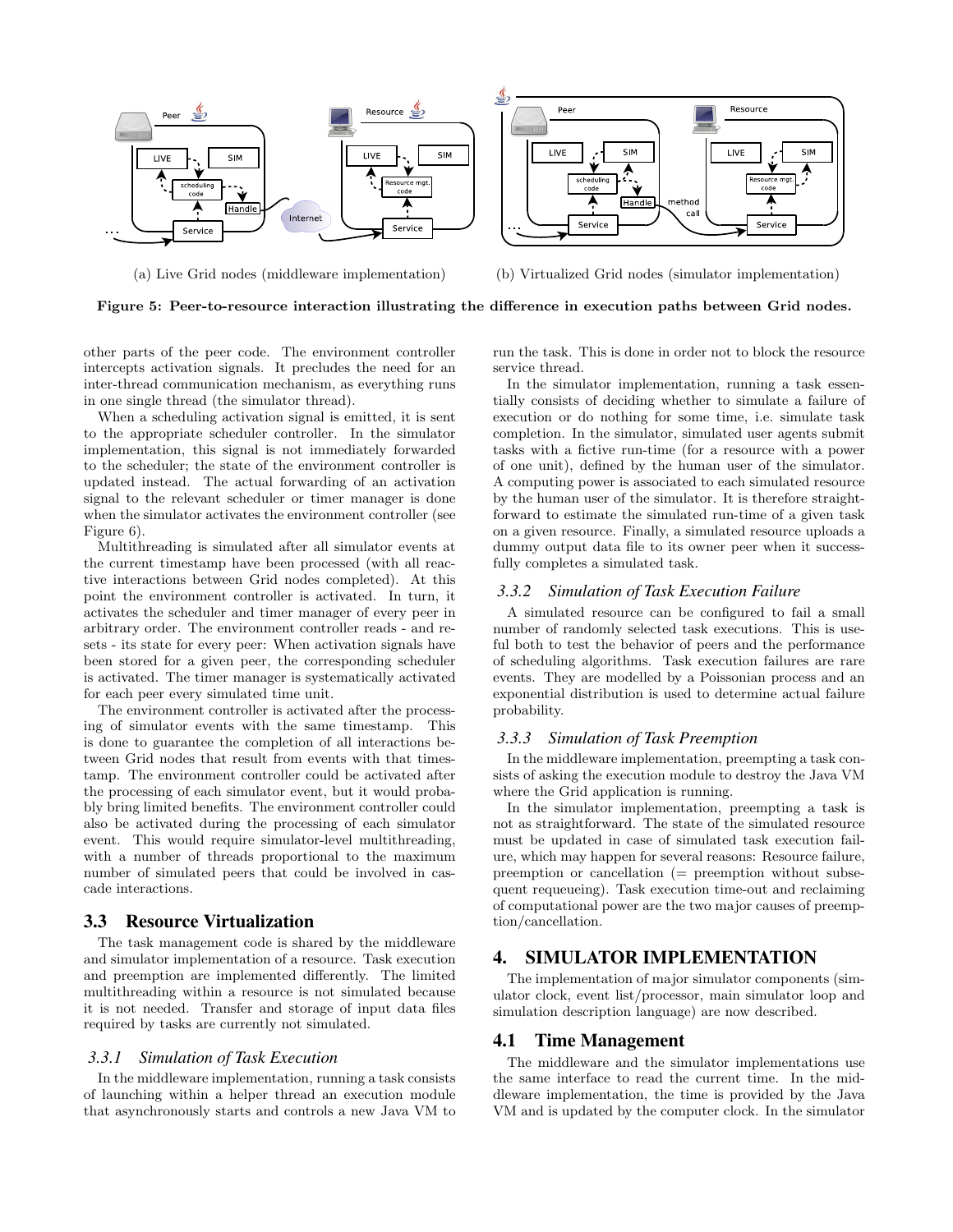

(a) Scheduler activation (middleware implementation) (b) Scheduler activation (simulator implementation)





implementation, the returned time does not come from the computer clock. The returned time is read from a simulatorwide simulated clock instead. The clock is initialized to zero simulated time units at the beginning of a simulation. It is updated by the event processor only, when all simulator events happening at a given timestamp have been processed. The temporal resolution of the simulated clock, i.e. the value symbolized by one simulated time unit, is currently one second.

In the middleware implementation, time desynchronization between clocks of Grid nodes does not give rise to major issues. Indeed, a P2P Grid is designed to operate in a fully decentralized way. In the simulator implementation, time synchronization between simulated clocks of Grid nodes must be enforced so that the simulator can correctly compute simulation statistics. As simulated Grid nodes transparently share the same simulated clock, continuous time synchronization is guaranteed.

#### 4.2 Simulator Events

Each simulator event represents an asynchronous change in system state and is associated with a timestamp (see Section 2.3). Simulator events are inserted into the event list by simulated Grid nodes and processed in the main simulator loop by the event processor. There are currently four types of simulator events: (1) BoT submission, (2) completion of task execution, (3) failure of task execution, (4) timer event.

The event processor extracts events from the event list (see Figure 7). For each event, the event processor calls code that, in the middleware implementation, would be called from a Grid node following a signal from its environment, e.g. status of task execution or input from a human user.

#### *4.2.1 Processing of BoT Submission Events*

Each simulated user agent is activated by the simulator to submit new BoTs to the peer it is using. When submitting a BoT, it simultaneously inserts a new event into the event list so that, at the expected timestamp, the simulator activates it. A new BoT is then submitted and this cycle goes on (until the configured number of BoTs has been submitted). Inserting a submitted BoT event into the event list can be seen as a form of callback mechanism.

#### *4.2.2 Processing of Task Completion/Failure Events*

Simulating a simulator event related to task execution is a two-step process. Firstly, when a task is sent to a resource for execution, the simulated resource makes a random decision about its reliability and inserts (with high probability) a completed Task execution event or (with low probability) a failed Task execution event into the event list.

Secondly, when a task execution event occurs, a simulated resource is activated by the simulator. In the middleware implementation, this would happen when the Grid application run by the resource actually completes or fails its execution. Upon a task execution event, the simulated resource - activated by the event processor - either uploads results to its owner peer or notifies that the running task has been preempted. In either case, the peer state is correctly updated.

#### *4.2.3 Processing of Timer Events*

The Concurrent execution of the timer manager of each peer is simulated by activating it every simulated time unit, so as to simulate the timer manager thread. The activation of timer managers of all peers is triggered by one simulator timer event. After an event has been processed, a new one is immediately inserted into the event list with a timestamp set one simulated time unit later.

There is one exception to the insertion of a new timer event into the event list: When the event list is empty (provided that there is no running timer that would require the processing of a timer event), no new timer event is inserted into the event list. This exception must be enforced so that the main simulator loop does not enter into an infinite cycle which would lead to a situation where a timer event is removed from the event list (thus emptying it) before a new one is immediately added.

The processing of a timer event is done by activating, sequentially within the main simulator thread, the timer manager of each peer. The environment controller is ideally positioned to perform this activation, as it already has access to peer components.

#### 4.3 Main Simulator Loop

The processing of each event updates the state of the simulated Grid. It often leads simulated Grid nodes to exchange GNMP messages with one another. It also often leads to the generation of new simulator events.

The simulation of multithreading activities, e.g. scheduling, is activated by the environment controller (see Section 3.2.2), when all simulator events with the current timestamp have been processed. Multithreading activities are individually activated for a given peer if activation signals have been emitted (see Figure 6) during the processing of simulator events at the current timestamp.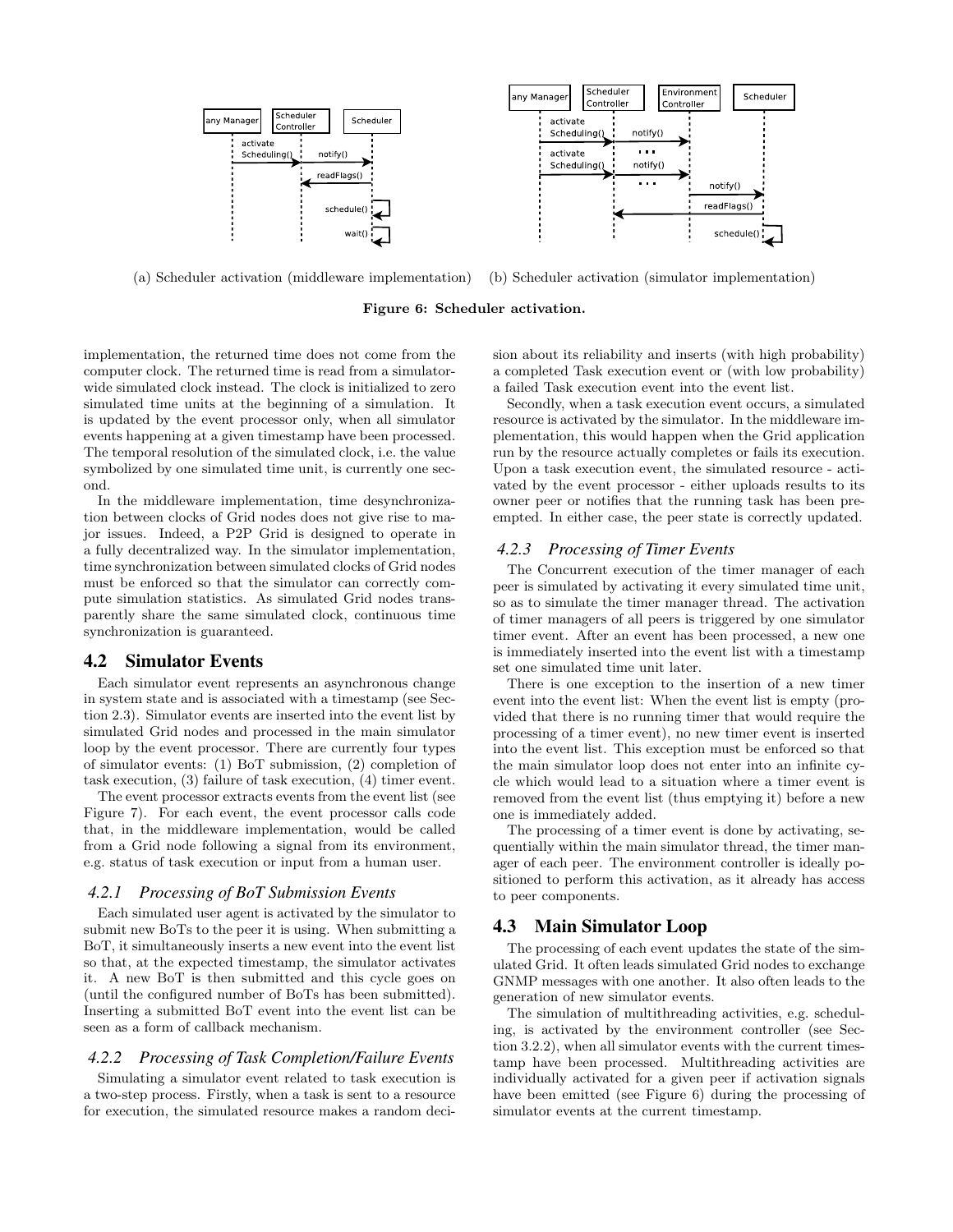Legend: numbers indicate an order of execution



Figure 7: Processing of simulator events.

timer event

(2) process timer

New simulator events are inserted into the event list as long as simulated user agents submit tasks to peers. The main simulator loop stops when the event list is empty. As submitted tasks complete their simulated execution, simulator events are eventually removed from the event list.

If an event extracted from the event list has a timestamp strictly greater than the timestamp of the previously extracted event, the simulator updates the system-wide clock to simulate the advance of time.

#### 4.4 Limits of the Current Implementation

Transfers of input/output data files between Grid nodes are currently not simulated. The time taken to complete simulated BoTs will inevitably be shorter than what it should be, especially for Data-Intensive BoTs. We are aware of this issue which will require considerable amounts of work in order to be fully addressed; related research that would prove useful in this respect includes Casanova, Legrand et al. [11, 21] and Eger et al. [16].

The activities of multiple peers, notably scheduling, are sequentialized in the simulator implementation because Grid nodes are no longer running independently from one another. GNMP messages (see Section 2.1.3) sent concurrently by live Grid nodes running the middleware implementation are also sequentialized. The processing order of GNMP messages sent simultaneously by multiple Grid nodes will thus vary from what it would be for live Grid nodes running the middleware implementation. Indeed, the order of multithreading simulation as well as the order of insertion and extraction of simultaneous simulator events are currently both arbitrary. Moreover, multithreading simulation takes place only after all simulator events at the current timestamp have been processed.

The processing order of single GNMP messages will also vary slightly from what it would be for live Grid nodes running the middleware implementation. Indeed, small hardware- or network-level variations, e.g. high CPU load or network delays, would be exceedingly difficult to reproduce.

Simulating the network transfers of GNMP messages and introducing true parallelism in the simulation of multithreading would enable the detection of complex timing issues. This requires further work, starting with an event-driven reimplementation of communications within threads of single Grid nodes.

## 4.5 Simulation Description Language

The configuration of a Grid can be easily described in a simulation description file, also called a *scenario*. A simulation run refers to one execution of the simulator with a given scenario, i.e. one simulation of a whole P2P Grid in a controlled environment defined by a given scenario. A simulation description language has been defined (with its own BNF grammar) to easily test various Grid configurations and workloads; only the more relevant parameters are sketched in the next paragraphs.

One user agent is implicitly assigned to each peer (more could be assigned, but our focus is P2P rather than UA2P interactions). A synthetic workload is generated by each user agent according to several parameters: (1) number of BoTs to submit and number of tasks per BoT, (2) initial time shift before beginning to submit BoTs, (3) bounds of the BoT inter-submission time distribution (i.e. time between two consecutive BoT submissions), (4) bounds of the task run-time distribution (for a resource with a power equal to one), (5) description of tasks' input data files. The run-time distribution of simulated tasks is used only in the simulator implementation to simulate task execution and compute execution statistics. This run-time distribution, which would be hard to estimate for real tasks, is not used by the scheduling algorithms.

Each simulated resource is assigned a resource power [26], (in an absolute unit) which is a multiple of a known base power. It is thus easy to set the power of several resources relatively to one another. The peer power represents the total power of the resources managed by the peer; it can be split explicitly or randomly between these resources. An MTBF value (see Section 3.3) can also be specified (independently for each resource) to simulate task execution failures caused by resource failures.

Scheduling policies and several control parameters have to be defined for each simulated peer. In all, 32 parameters (related to scheduling, negotiation, accounting, data management, simulation control) currently have to be defined for each scenario.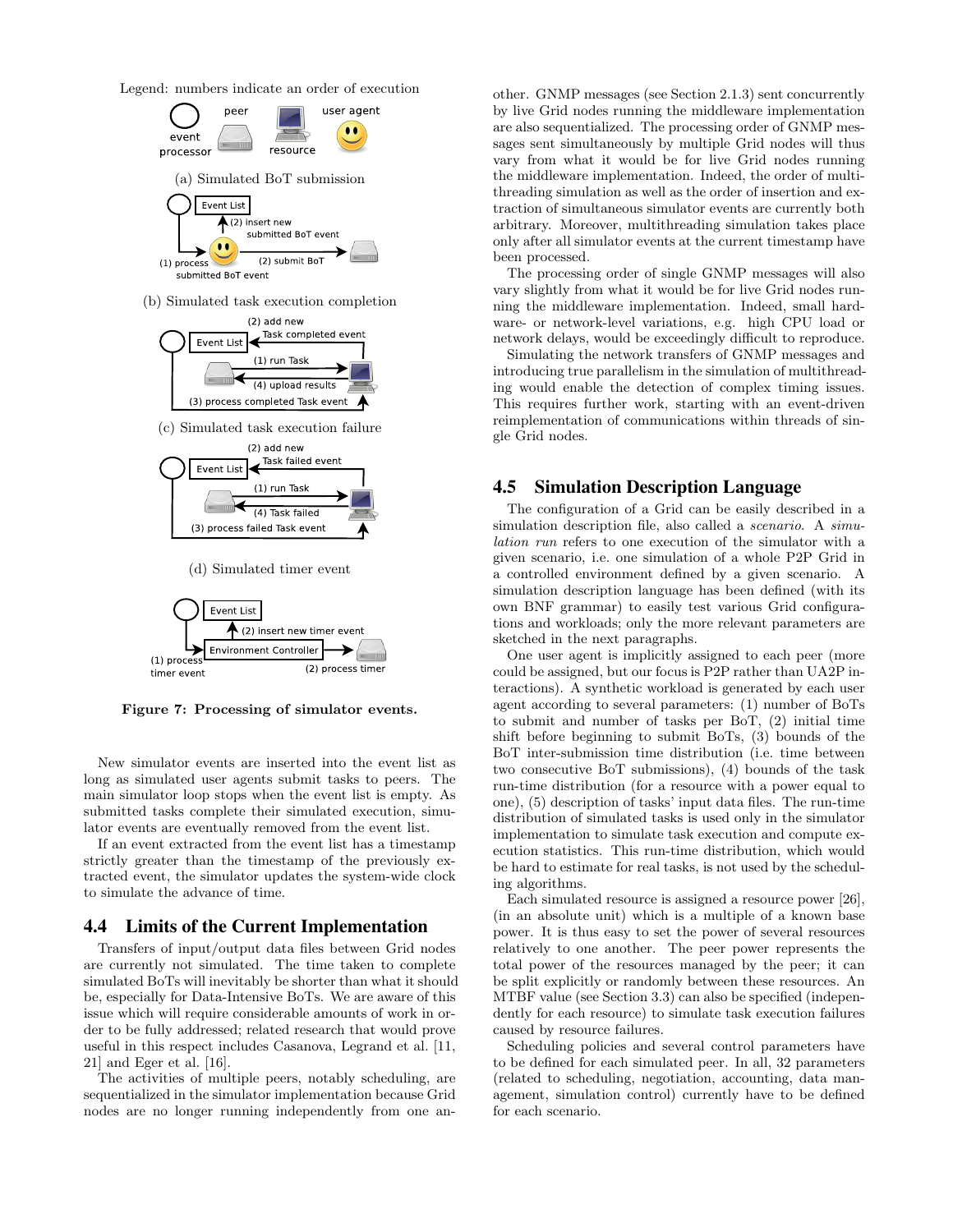## 5. DISTRIBUTED TESTING

The LBG simulator is not designed to be a distributed application itself, but a set of simulator instances can constitute a distributed application. A distributed testing process is introduced. Varying scheduling policies with a fixed workload can be quickly tested. Simulation results for a fixed scheduling policy can also be smoothed, through the averaging of the results of multiple simulation runs following this policy but with slightly varying workloads.

#### 5.1 Policy Enumerator

The scheduling model presented in Section 2.1.2 is composed of 7 policy decision points. Several policies are implemented for each of them. Testing all valid combinations of scheduling policies before major releases of the middleware implementation is of high interest in practice. Comparing their performance for a given workload is also of high interest. Running these test cases on a Grid enables their completion in a reasonable amount of time, as recently proposed by Duarte et al. [14].

To test as well as evaluate the performance of scheduling policies, we propose to run a large number of instances of the LBG simulator on a Grid based on the LBG middleware. The simulator instances are configured with scheduling policies that vary but with a common workload.

With the evolution of the middleware, the number of test cases will grow to a huge number of valid combinations. For example, there are currently 1446 valid combinations of scheduling policies in LBG (in addition, there are also ∼ 30 parameters to configure LBG). Skoll [23] is a distributed continuous testing process. To handle extremely large sets of combinations of policies, it adaptively selects which test cases to actually run. A limited number of test cases are initially selected. Some of them complete their execution, others fail in the sense that they exhibit unexpected behaviors, such as exceptions, run-times errors and assertion failures. Such failures are due either to programming mistakes, i.e. bugs, or to intentional checks manually coded by the Grid application developer, i.e. to detect inconsistencies in data structures or to enforce desirable properties such as system liveness. Each test case that fails leads to the testing of neighbor cases. This tends to minimize the number of test cases to run, while maximizing the coverage of the test case space. Such test case selection techniques can certainly be added to our proposed distributed testing process.

## 5.2 Scenario Randomizer

The LBG simulator always produces the same output for a given scenario. As a random seed is defined for each simulation run, random variations can be added to the Grid environment, including synthetic workloads and in particular the inter-arrival times of submitted BoTs. Some values of the random seed may lead to "limit cases" of input values that bias the performance of scheduling policies.

To address this issue, we propose to run a large number of instances of the simulator implementation of LBG on a Grid based on its middleware implementation. The simulator instances are configured with the same scheduling policy but with slightly varying workloads, i.e. with a random set of seed values. Simulation results accumulated in successive simulation runs (such as peers utilization and mean BoT response times) are averaged, reducing the influence of the "limit cases" and hopefully smoothing out outlier results.

## 5.3 Distributed Simulation

Structuring multiple instances of the LBG simulator as a BoT is actually straightforward. A task can be defined for each intended simulation run to be completed. In the following, we refer to such a task as a SimTask, which is an instance of the LBG simulator that is run on the P2P Grid. We also call BoS a Bag of SimTasks. A different scenario is given to each SimTask as an input data file. The output generated by the SimTasks can easily be compared (for the policy enumerator use case) or averaged (for the scenario randomizer use case). Figure 8 illustrates a Bag of 3 Sim-Tasks run on a P2P Grid, each of them simulating a whole P2P Grid.



#### Figure 8: Bag of SimTasks run on a P2P Grid.

Self-bootstrapping is the pattern where a current, stable version of a given system is used to develop the next version of this system. This pattern is common for compilers. Running multiple instances of the LBG simulator on the Grid based on the LBG middleware can be considered as selfbootstrapping. A Grid deployed with basic (or known to be reliable) scheduling policies can help test and evaluate new or improved scheduling policies running in SimTasks. Selfbootstrapping thus enables our research work to contribute to its own evolution.

A limited form of self-bootstrapping has been used for another related P2P Grid middleware, OurGrid [26, 12]. Advanced accounting policies have been simulated by a specialpurpose discrete-event system simulator partially based on code from the OurGrid middleware. Multiple instances of this simulator have been structured as a BoS. They were run on a Grid based on the OurGrid middleware deployed with basic accounting policies.

# 6. EVALUATION

#### 6.1 Co-Development

The initial middleware implementation has been developed in a separate development branch, in parallel with the simulator implementation and scheduling code (which is common to both the middleware and simulator). Following the code once, deploy twice pattern has demonstrated several benefits.

Firstly, the separation of concerns has enabled the introduction of well-designed interfaces, simplified the development, and led to a more focused and easier-to-maintain middleware implementation.

Secondly, every bug in the scheduling code was isolated in the controlled environment of the simulator before they appear (or sometimes immediately after) in the middleware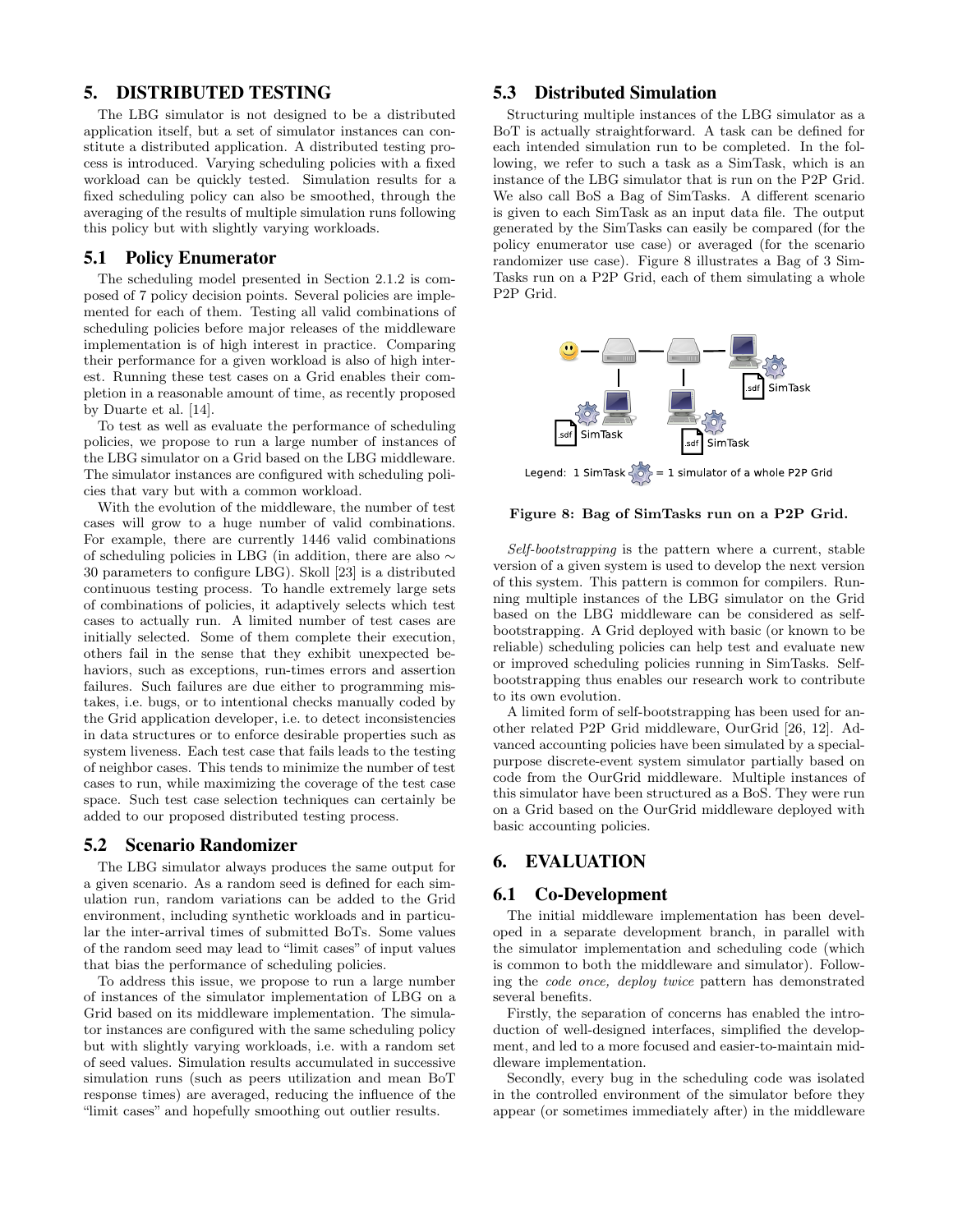implementation. When an error or unexpected exception occurred when executing the middleware, we used the simulator with identically configured Grid nodes to trace the cause of the problem. The difficulty of testing code on a real network of live Grid nodes has thus been completely avoided, except for a handful of deadlocks and timing issues. These were identified with a run-time monitoring tool<sup>2</sup> providing the state and stack of all threads of target Grid nodes.

Thirdly, deploying new scheduling policies is immediate once they have been tested in the simulator: This speeds up the development cycle and encourages to evaluate new ideas.

## 6.2 Policy Enumerator

An example of the proposed distributed testing process is now given for the policy enumerator. The introduction of an adaptive preemption policy in the LBG middleware, combined with general purpose refactoring, was done over the course of one week. It brought the code base from 285 source files (391 classes, 53780 lines) to 292 source files (402 classes, 55621 lines), 73 of which were modified (either created or updated).

We then run a BoS of 2892 SimTasks with a scenario involving 20 synthetic Jobs submitted to each of the 15 simulated peers. The BoS was completed in 53 minutes on 100 resources: 2859 SimTasks were successfully completed, 40 SimTasks failed due to an exception in the task control code and 3 SimTasks failed due to an exception in the RMS code. After investigating the stack traces available in the execution logs of the failed SimTasks, we patched the issue in the task control code.

Of the 2892 SimTasks, the configuration of 482 involved the newly implemented adaptive preemption policy, yet only 43 failed due to the task control bug. Without the distributed testing process, this subtle issue would probably not have been resolved before it resurfaced unexpectedly a little while later at a more inconvenient time. Distributed testing certifies that the software behaves as intended for a specific set of well-known, typical Grid configurations and workloads. Complementary mechanisms should also be used but we believe that distributed testing is a valuable tool in a software engineer's toolbox.

## 6.3 Scenario Randomizer

To smooth simulation results as proposed in Section 5, the simulator can be run multiple times with the same simulation description, except for the master random seed which is different each time. These multiple simulation runs can be structured as a BoS (Bag of SimTasks) that is run by the LBG middleware.

Two scenarios are considered and run multiple times. The first scenario consists of a Grid of 4 peers that manage 4 resources each. Each peer must process 60 (simulated) Bags of 40 Tasks. Peers can barter computing time. They are configured to minimize queueing of external tasks while busy. They also are configured to cancel (rather than preempt) externals tasks when they need to reclaim their resources for their own tasks. The Grid topology is identical in the second scenario, but peers do not barter computing time.

Table 1 shows, for varying numbers of simulation runs, the mean run-time of one simulation and the mean BoT response time (MBRT) of all simulated BoTs. The mean run-time of one simulation is expressed in wall clock time while the MBRT is expressed in simulated time. This experiment shows that a single simulation run often leads to results faster than the average of as few as 10 simulation runs. These results hold for scenarios larger than the considered examples. Extensive statistical studies could be conducted to determine the optimal number of simulation runs required to achieve a given level of confidence. Orthogonally, these results also show that bartering decreases the MBRT.

(a) 4-peers scenario with bartering

| $# \sin \text{ runs}$ |     | 10  | 20  | 40  | 80  | 160 |
|-----------------------|-----|-----|-----|-----|-----|-----|
| $\sin$ time $(s)$     |     |     | 10  |     |     |     |
| MBRT(s)               | 767 | 809 | 817 | 832 | 858 | 79  |

(b) 4-peers scenario without bartering

| $# \sin \text{ runs}$ |      | 10   | 20   | 40   | 80   | 160 |
|-----------------------|------|------|------|------|------|-----|
| sim time (s)          |      |      |      |      |      |     |
| MBRT                  | .249 | 1436 | 1449 | 1429 | 1416 |     |

Table 1: Simulation run-times and mean BoT response times achieved with the scenario randomizer.

#### 6.4 Simulator Performance

The performance of the simulator is evaluated according to the simulator run-time, i.e. wall clock time expressed in seconds. The base scenario is the first scenario described in the previous section (4 peers that manage 4 resources each, each peer must process 60 (simulated) Bags of 40 Tasks and peers can barter computing time). The simulator runs presented in Table 2 vary according to one of three parameters: number of submitted BoTs, number of peers in the Grid, number of resources per peer. All simulator runs have been performed on a 64bits Intel Xeon CPU, using 15GB RAM.

| Parameter     | Run-time (s)    |       |  |
|---------------|-----------------|-------|--|
| Base scenario |                 |       |  |
| BoTs          | $\times 10$     | 10    |  |
| <b>BoTs</b>   | $\times 100$    | 163   |  |
| <b>BoTs</b>   | $\times$ 1000   | 1605  |  |
| BoTs          | $\times$ 10000  | 18089 |  |
| peers         | $\times$ 10     | 106   |  |
| peers         | $\times 100$    | 1085  |  |
| peers         | $\times 200$    | 3457  |  |
| peers         | $\times$ 400    | 7963  |  |
| peers         | $\times 800$    | 23271 |  |
| resources     | $\times$ 10     | 6     |  |
| resources     | $\times 100$    | 7     |  |
| resources     | $\times$ 1000   | 11    |  |
| resources     | $\times$ 10000  | 69    |  |
| resources     | $\times$ 100000 | 611   |  |

#### Table 2: Simulator completion run-times with varying scenario parameters.

The simulator performance is linear with the number of submitted BoTs. The  $100\times$  BoTs experiment - which involves nearly 1 million tasks (2400 tasks submitted to 4

 $^{2}$ http://www.yourkit.com/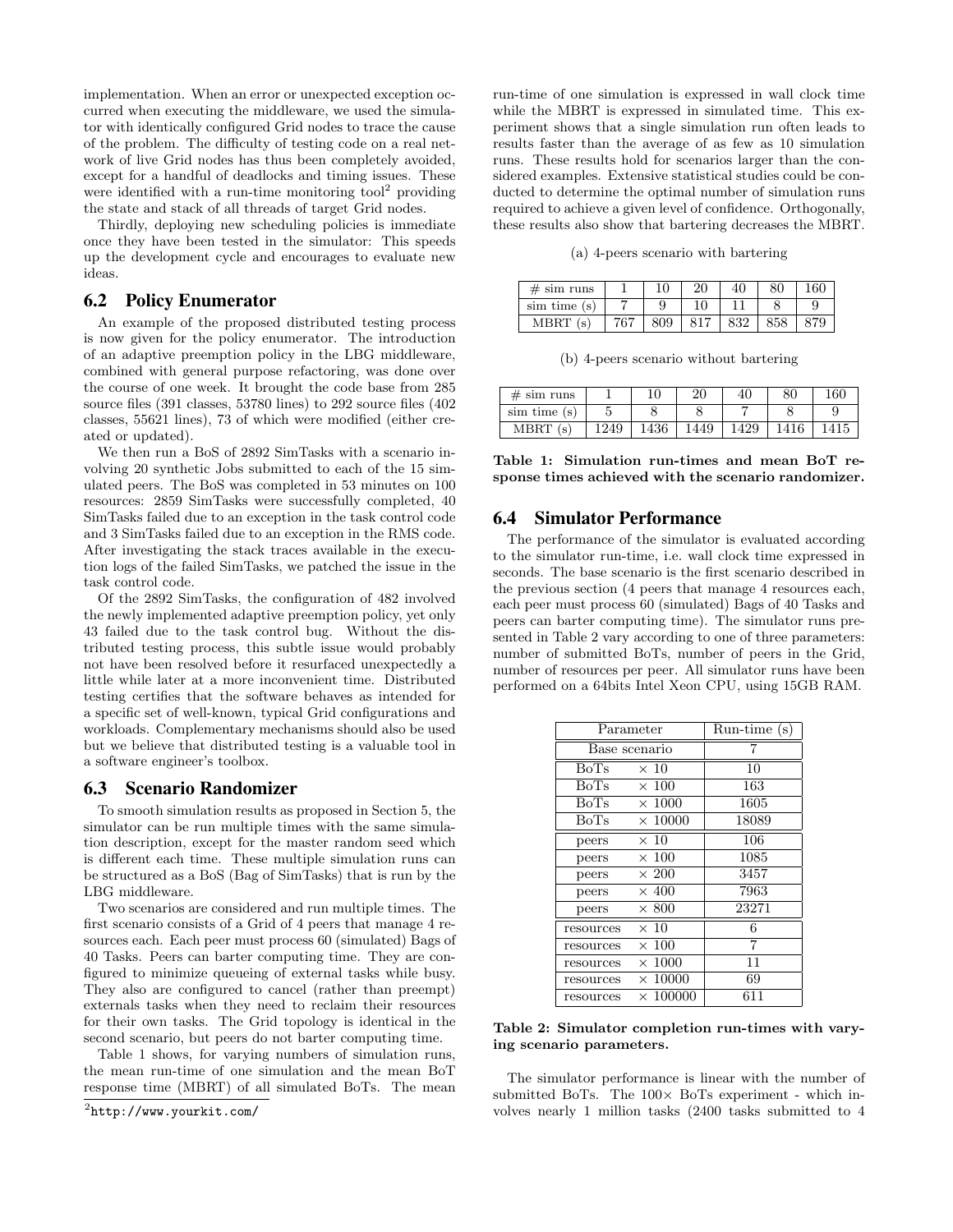peers, multiplied by 100) - exhibits performance that is asymptotically of the same order of magnitude as the performance achieved by SimGrid [11].

The simulator performance is more than linear with the number of peers (it must be noted that the total number of BoTs submitted in the Grid grows with the number of peers). However, memory consumption becomes unbearable beyond a few thousands peers, precluding larger simulations. Indeed, LBG peers memorize a lot of data about their interactions with other peers (see Section 2.1.1): Even if the interaction history is strictly bounded, the memory requirements of the simulator are quadratic with the number of simulated peers. Memory management can be optimized by both exploiting secondary storage and tuning the peer discovery process. We believe that controlling memory consumption can dramatically improve the simulator performance in scenarios involving large numbers of peers.

The simulator performance is less than linear with the number of resources per peer, as expected. Such scenarios lead to less simulator iterations as the increased computational power enables peers to process BoTs much faster. Nonetheless, the management of several hundred thousands resources per peer induces a small performance penalty on the simulation (but negligible for individual Grid nodes).

## 6.5 Simulator Bias

The time spent by the peers scheduling code is neglected in the time management process. This small, yet systematic, bias in time simulation is however acceptable. There are many orders of magnitude between the time taken by peers to process an incoming GNMP message (a few milliseconds) and the time taken to execute a task on a resource (several minutes to several hours).

On a typical desktop computer, a test scenario may take less than 1 minute of wall clock time to simulate about 3 hours of operations of a medium-sized Grid (15 peers, 500 resources). Let  $r_s = 3 \times 3600$  seconds = 10800 seconds be the simulated run-time of a given scenario. Let  $r_p = (60$ seconds  $\ell$  15 peers) = 4 seconds be the average run-time of peer code (which is identical in both the middleware and simulator implementations, thanks to massive code reuse).

For this typical test scenario, the time bias is bounded by much less than 1% of the simulated execution time  $(r_p/r_s =$ 0.04%). Furthermore, this represents an overly large upper bound on simulation bias, considering that some wall clock time is spent by the simulator to initialize its data structures, manage the event list and the environment controller.

## 7. RELATED WORK

There exists few Grid simulators: Bricks [2], ChicSim [25], GangSim [15], GridSim [10], GSSim [20], OurGrid simulator [26], SimGrid [11].

The discrete-event system simulator most closely related to LBG is SimGrid [11]. It is a very advanced and flexible Grid simulator and middleware targeting the evaluation of distributed systems. It is the only existing Grid simulator (besides ours, and to the best of our knowledge) to support the *code once*, *deploy twice* pattern. Code reuse is an important design goal of SimGrid. Through its GRAS component [24], it exposes an API of low level primitives suitable for communications in applicative overlay applications. It allows developers to easily simulate, and also run as part of a middleware, code that is built on top of SimGrid components. GRAS requires to adhere to its API when developing scheduling algorithms. The LBG simulator, on the other hand, is tailored to the middleware (although the approach itself is generic). GRAS would correspond to GNMP services and handles (see Section 2.1.3) packaged into an API, augmented with timing management (also available in our simulator) but without support for simulation of multithreaded code. LBG could be seen as a synthesis of variants of the OurGrid [12] middleware and the SimGrid [11, 24] middleware/simulator.

GSSim [20], built on top of GridSim [10], is another closely related discrete-event Grid simulator. It shares with Sim-Grid and our simulator the goal to virtualize a Grid in order to use the same code both in the simulator and the middleware code. Like SimGrid, it targets the evaluation of scheduling algorithms. However, code reuse is limited to the scheduling algorithms. A related web portal<sup>3</sup> acts as a repository of trace workloads and scheduling algorithms.

# 8. CONCLUDING REMARKS

## 8.1 Summary of Contributions

Coding once and deploying twice enables reproducible testing of distributed software. A middleware implementation can be virtualized so that a simulator can be embedded: Only communications between Grid nodes, multithreading within Grid nodes and actual task execution are coded differently in the simulator implementation. The middleware and the simulator consequently share most of their code. This shared code, which includes the scheduling code, can be tested within the controlled environment of the simulator. Distributed testing helps speed up the testing process. The shared code can subsequently be deployed without any modification as part of the middleware, on real networked computers. This promotes separation of concerns, as well as easy prototyping, evaluation and integration of new scheduling algorithms.

## 8.2 Future Work

The simulation of multithreading activities should be extended and more flexible; recent research on run-time monitoring [1] and testing [13] of multi-threaded code may provide insights in this respect.

Data transfers are currently not taken into account. Simulating data transfers will considerably improve simulation accuracy when dealing with Data-Intensive BoTs [8].

It would be useful to define an API to facilitate the use of the code once, deploy twice pattern, as is done in Sim-Grid [11, 24]. It would also be useful to standardize the description of Grid configurations (including which scheduling algorithms to use) and deployment metadata, as is also done in SimGrid [11] and in GSSim [20]. Adding support for trace workloads would also be of high interest.

## Acknowledgments

We want to thank Xavier Dalem for code contributed to the LBG middleware; Claire Kopacz for her help in the preparation of this manuscript; and the anonymous reviewers for their constructive comments. Some figures include icons from the Tango library (http://tango.freedesktop.org/), under Creative Commons Attribution Share-Alike license.

 ${}^{3}$ http://www.gssim.org/